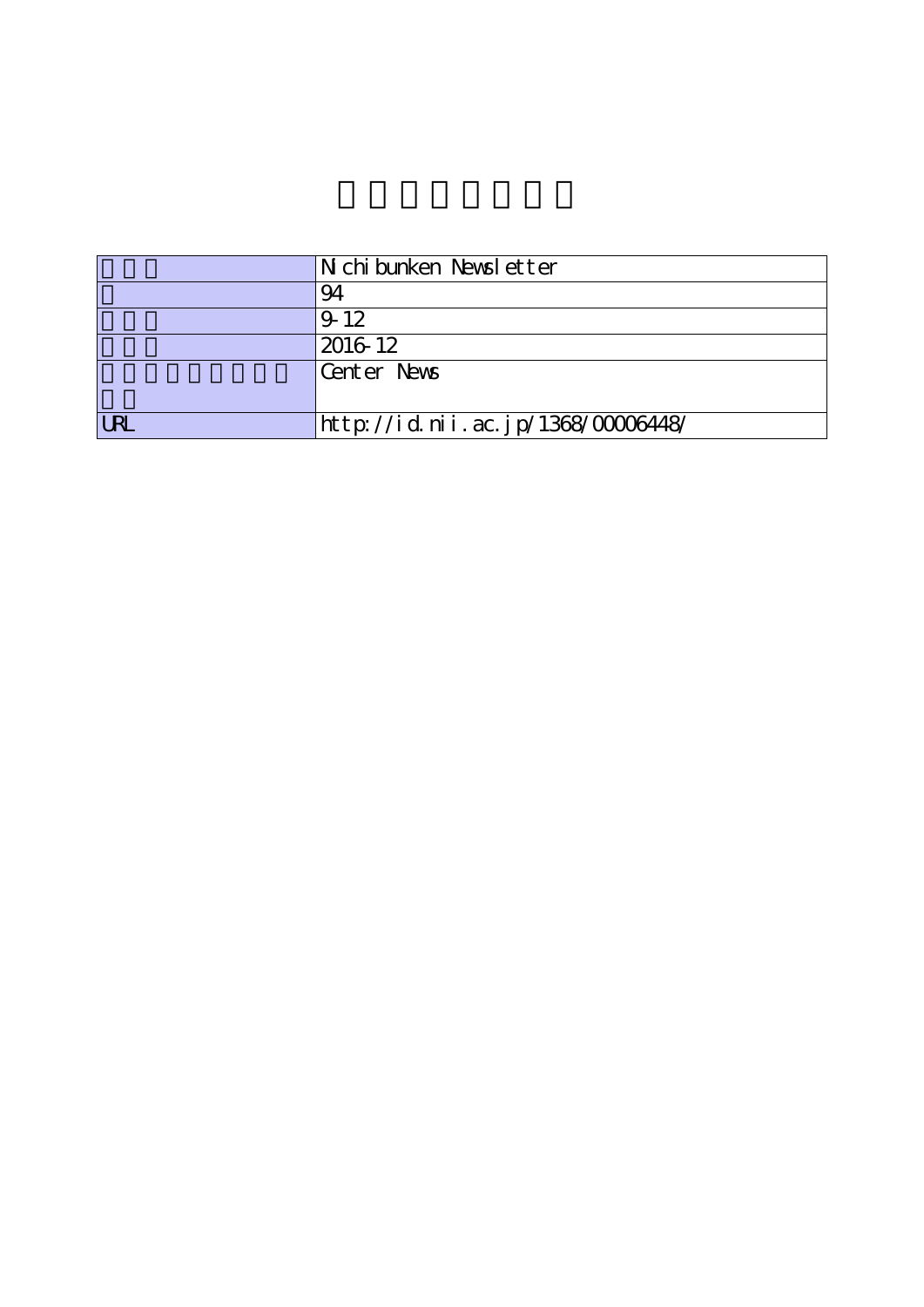Meanwhile, it seems likely that relations between China and North Korea will soon recover after a prolonged chilly period. There are increasing calls within China for a reevaluation of the strategic value of North Korea. There are widespread concerns about the possibility of a new Cold War system, with China, North Korea, and Russia facing off against Japan, the United States, and South Korea. The international situation in Northeast Asia remains in flux, and it is impossible to predict what will happen.

 Sometimes when I worry about the best way to approach the constantly shifting international relationships in Northeast Asia, I remember the famous saying that no permanent standards of judgment or allies exist; the only thing that is eternal are national interests. Sometimes this reminder that there is no single correct answer to questions of international relations helps to ease my worries at least temporarily.

中国国内では北朝鮮の戦略的価値を再評価す べきだとする声が高まっている。巷では「中・ 朝・露」対「日・米・韓」の「新冷戦体制」 が再び固定化しないかと憂慮されている。激 しく流動する東北アジアの国際情勢は全く予 測のつかないものとなった。

 北東アジアの国際関係をいかに研究すべき かと頭を悩ませていたとき、はからずも「恒 久不変の判断規準も盟友もなく、ただ限りな き利益しかない」という名言が脳裏をかすめ た。正答なき真理を会得した瞬間、悩みもし ばし和らいだように思えた。 (原文:日本語)

A speech at the Eleventh Standing Committee of the Jilin Province Chinese Peasants' and Workers' Democratic Party (Changchun, China, 2015) 「農工党吉林省第11 次常務委員会」の特別講演にて(2015 年、中国長春)

# *June - November 2016 Center News*

The International Research Center for Japanese Studies celebrates its 30th anniversary on May 21, 2017. A logo has been made in commemoration of the anniversary.

 The design consists of the character for "three  $(\equiv)$ " and the character for "zero ( $\bigcirc$ )" overlapping like green clouds against a golden moon, evoking the much-appreciated *oborozuki* moon set off in the spring sky by a halo of haze.

 国際日本文化研究センターは、2017 年 5月21日で創立30周年を迎えます。それを 記念し、ロゴマークを制作いたしました。

 30 周年を「三〇」という漢数字で、図案 化しました。「〇」は月を、「三」は雲をあらわして もいます。おぼろ月のように 30 周年をしめそうと いう趣向です。



日文研30周年

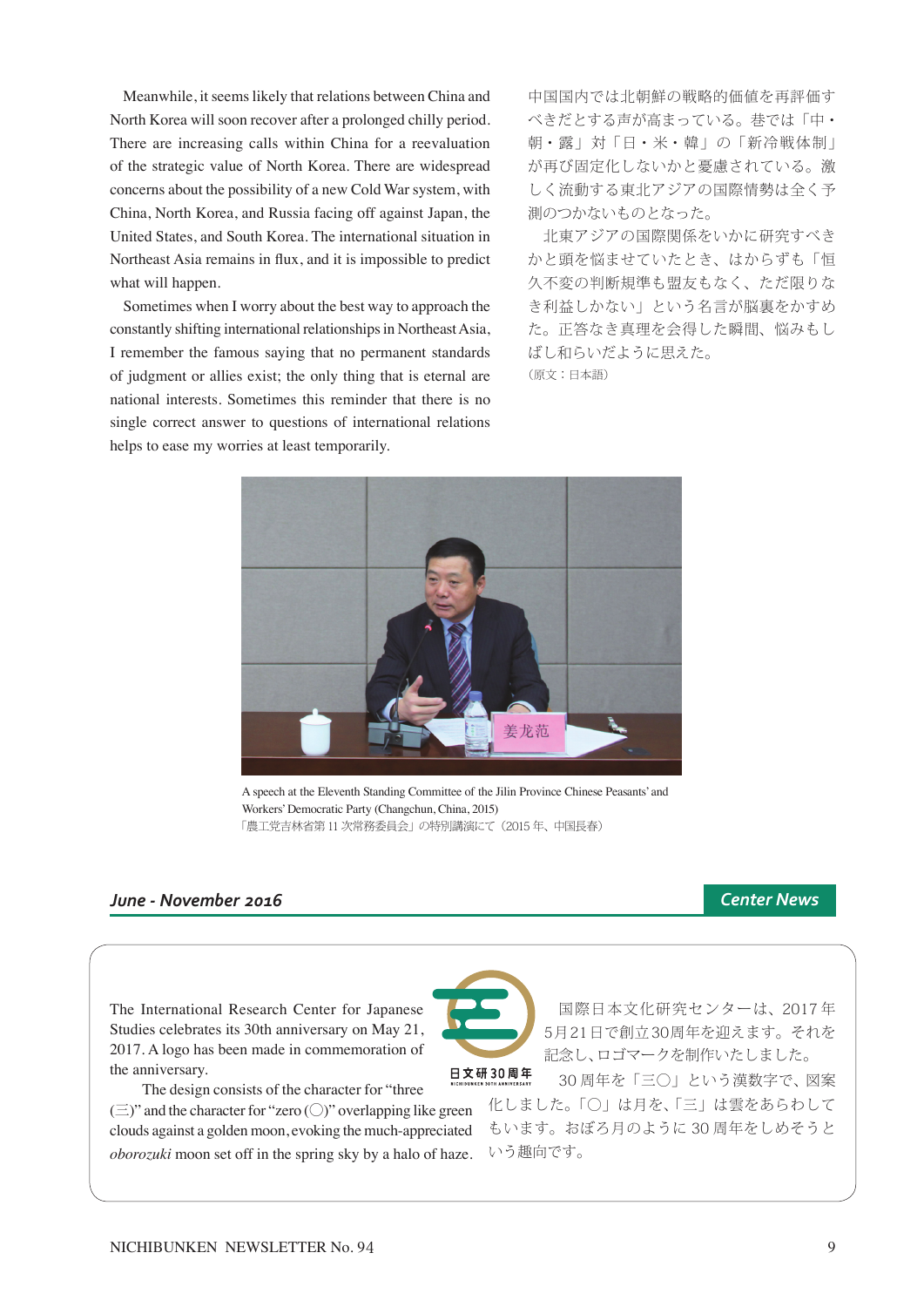# **NEWS**

௳

# Nichibunken Director-General Komatsu Kazuhiko has been awarded the title of Person of Cultural Merit for the year 2016.

Professor Emeritus Shirahata Yōzaburō (at Nichibunken 1987–2014) received the 2016 Architectural Institute of Japan Culture Prize.

 The prize is awarded to individuals outside AIJ membership for their contributions to the culture of architecture and to greater understanding of architecture. At the award ceremony held on May 25, 2016 (at the Osaka Science and Technology Center), Professor Shirahata gave a lecture on his efforts to promote better understanding of Japan's environmental culture through his books on the history of landscape gardening as well as comparative research on urban culture.

Professor Emeritus Hayakawa Monta (at Nichibunken 1987–2015) received the 10th International Ukiyo-e Society Prize.

 The prize, which aims to promote the Japanese traditional art of ukiyo-e, is awarded to individuals or organizations for outstanding contributions in the study and promotion of ukiyo-e. The award ceremony took place at the spring meeting of the society on June 12, 2016 (at the Ichigaya campus of Hosei University). Professor Hayakawa gave a lecture commemorating the prize on collecting *shunga* ukiyo-e, as well as the history and objectives of international research on *shunga* ukiyo-e, at Nichibunken.

小松和彦所長が平成 28 年度の文化功労者に選ばれ ました。

お知らせ

白幡洋三郎名誉教授(1987 年~ 2014 年在籍)が 2016 年日本建築学会文化賞を受賞しました。

同賞は、日本建築学会会員以外で、建築文化の向上、 建築への理解と認識向上等に貢献した個人に贈られ るものです。2016 年 5 月 25 日に開催された受賞記 念講演会(大阪科学技術センター)では、「造園史と 比較都市文化研究に関わる一連の著作を通じたわが 国の環境文化の啓発」と題した講演が行われました。

早川聞多名誉教授 (1987年~2015年在籍)が 第 10 回国際浮世絵学会賞を受賞しました。

同賞は、浮世絵の研究及び普及に関して顕著な業績 を挙げた個人(または団体)に贈られ、日本の伝統 的芸術である浮世絵の振興に資することを目的とし た賞です。授賞式は 2016 年 6 月 12 日、第 18 回国 際浮世絵学会春季大会(法政大学市ヶ谷キャンパス) にて行われ、「日文研における浮世絵春画の収集と国 際研究の経緯と目的」と題した受賞記念講演が行わ れました。

## *Nichibunken Forum (in Japanese)*

#301: June 14: グエン・ヴー・クイン・ニュー (在ホー チミン日本国総領事館広報文化班アシスタント、国際 日本文化研究センター外国人研究員)、「『古くて新し いもの』― ベトナム人の俳句観から日本文化の浸透を 探る|

[NGUYEN Vu Quynh Nhu, Assistant in Culture and Information Section, Consulate - General of Japan in Ho Chi Minh City and Visiting Research Scholar of Nichibunken, "'Old but New': Exploring the Diffusion of Japanese Culture from the Perspective of Haiku by Vietnamese People"]

#302: July 12: 龔穎 (中国社会科学院哲学研究所研究 員、国際日本文化研究センター外国人研究員)、「中 国近代心理学の先駆け、陳大斉の日本留学とそれから ― 小秀才から教育者へ」

[GONG Ying, Professor of Chinese Academy of Social Sciences and Visiting Research Scholar of Nichibunken, "Pioneer of Modern Psychology in China- Daqi Chen's Study in Japan and Beyond:From Clever Boy to Educationalist"]

Lр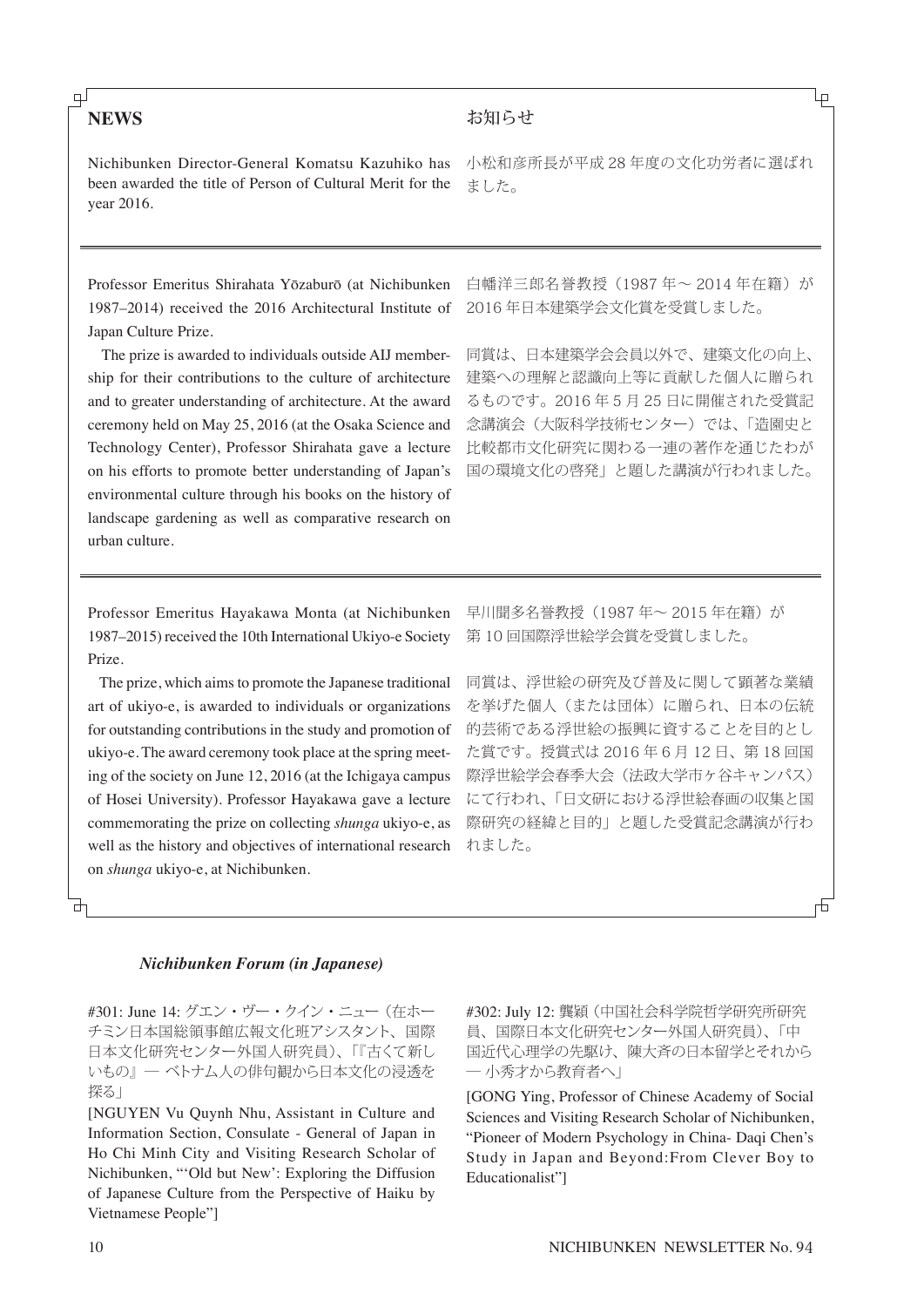#303: September 13: マラル・アンダソヴァ(カザフ国 立女子教育大学言語学部研究員、国際日本文化研究 センター外国人研究員)、「変容するヤマト ―『古事記』 の『天皇』を考える」

[Maral ANDASSOVA, Researcher of Kazakh State Women's Teacher Training University and Visiting Research Scholar of Nichibunken, "Metamorphosing Yamato: Thinking on the 'Emperor' in the *Kojiki*"]

#304: October 4: マッツ・カールソン (シドニー大学言 語文化学部日本学科シニア講師、国際日本文化研究セ ンター外来研究員)、「木下恵介映画の見どころ ― 忘 れられた日本のこころ」

[Mats KARLSSON, Senior Lecturer of The University of Sydney, Japanese Studies, School of Languages and Cultures and Visiting Research Fellow of Nichibunken, "The Viewing Pleasures of Kinoshita Keisuke's Films: The Forgotten Heart of Japan"]

#305: November 15: 山崎佳代子(詩人・ベオグラー ド大学教授、国際日本文化研究センター外国人研究 員)、「セルビア・アヴァンギャルド詩と『日本の古歌』」 [YAMASAKI Kayoko, Poet, Professor of University of Belgrade and Visiting Research Scholar of Nichibunken, "Serbian Avant-garde Poetry and 'Ancient Japanese Poetry' "]

## *Nichibunken Thursday Seminar (in Japanese)*

#228: June 23: 坪井秀人(国際日本文化研究センター 教授)、『日本研究』編集の仲間たち、「『日本研究』 編集の現場から」

[TSUBOI Hideto, Professor of Nichibunken, Other Editors of *Nihon Kenkyū*, "Direct from the Editorial Office of *Nihon Kenkyū*"]

#229: July 21: 待鳥聡史(京都大学大学院法学研究科 教授)、「アメリカ大統領制の歴史・現在・未来 ― 制 度分析の観点から」

 [MACHIDORI Satoshi, Professor of Graduate School of Law, Kyoto University, "The American Presidency: From a Comparative Institutionalist Approach"]

#230: September 23: 磯田道史 (国際日本文化研究セ ンター准教授)、「藩政を比較する」

 [ISODA Michifumi, Associate Professor of Nichibunken, "Comparing Domain Governments"]

#231: October 20: ジェームズ・E・ケテラー(シカゴ 大学教授)、磯前順一(国際日本文化研究センター教 授)、「ミッシング・ヒストリー」

[James E. KETELAAR, Professor of The University of Chicago, ISOMAE Jun'ichi, Professor of Nichibunken, "Missing History"]

#232: November 18: 今井秀和(国際日本文化研究セ ンター機関研究員)、「江戸期における仏像の妖怪化」 [IMAI Hidekazu, Research Fellow of Nichibunken, "Buddhist Statues Transform into Yokai in Edo Period"]

## *Nichibunken Evening Seminar (in English)*

#208: June 1: Yvonne TASKER(Professor of Film Studies and Dean of the Faculty of Arts and Humanities of University of East Anglia, U.K), "Celebrity Creativity: Picturing Women Film Directors through Historical Perspectives and Contemporary Themes"

#209: July 7: Christopher LEHRICH (Visiting Research Fellow of Nichibunken), "Reconsidering Mircea Eliade: Politics of Religious Studies and the Morphology of Religion"

#210: September 8: Matthias HAYEK (Associate Professor of University Paris Diderot – Paris 7 and Visiting Research Scholar of Nichibunken),

"Looking for 'Correct' Knowledge in Early Edo Japan: Baba Nobutake's *Critic and Defense of Various Theories* (*Shosetsu bendan* 諸説辨断, 1715) and Its Context"

#211: October 6: Barbara HARTLEY (Senior Lecturer of University of Tasmania and Visiting Research Scholar of Nichibunken),

"The Poetry of Takarabe Toriko: Elegies of Children, Women and War"

#212: November 2: Mats KARLSSON (Senior Lecturer of The University of Sydney, Japanese Studies, School of Languages and Cultures and Visiting Research Fellow of Nichibunken),

"The Rise and Fall of Kinoshita Keisuke's Films: Critical Perspectives"

# *New Appointments*

### **Visiting Research Scholars**

山崎佳代子、ベオグラード大学、日本 [YAMASAKI Kayoko, University of Belgrade, Japan] (June 1 – November 30, 2016)

鄭在貞、ソウル市立大学校、韓国 [CHUNG Jae Jeong, University of Seoul, Korea] (June 1 – August 31, 2016)

Barbara HARTLEY, University of Tasmania, Australia (July 1, 2016 – June 30, 2017)